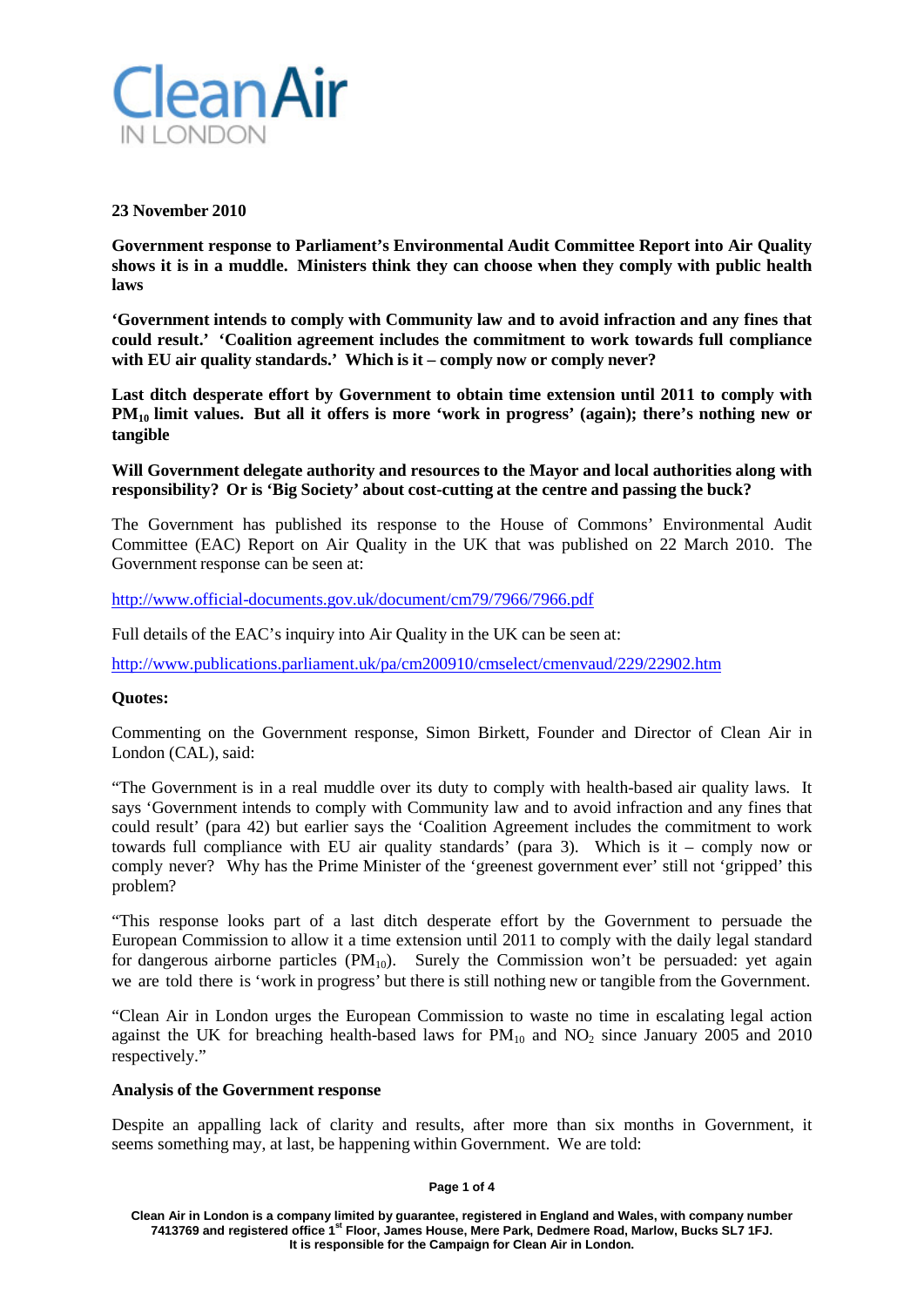

# 1. Public health

- 'As part of its ongoing work to calculate the overall impact of long-term exposure to  $PM<sub>2.5</sub>$  on mortality, COMEAP will examine different ways of expressing risks and impacts and will make provisional recommendations by the end of 2010.' Para 17
- 'The Government will also shortly be setting out a radical new approach to public health in a white paper focused on protecting the public from health threats such as environmental hazards, improving the healthy life expectancy of the population, and improving the health of the poor fastest. Local Government will be given powers and dedicated resources to make a major impact on people's health and wellbeing.' Para 56
- 'Government will keep under review emerging evidence on the health impacts of coarse particulate from brake, tyre and road wear.' Para 60

BUT: "When will the Government publish official: local [and national] estimates of premature deaths attributable to long-term exposure to  $PM<sub>2.5</sub>$ ; and guidance on the careful interpretation of the numbers (as 89% and 93% of people respectively wanted at a recent conference)?"

- 2. Focus on cost effective compliance with deadlines
- 'Government departments have developed a new approach specifically for use when there are breaches of environmental limits.' 'This will involve using a Marginal Abatement Cost Curve to assess a range of technologies on a cost effectiveness basis.' 'This represents the first application of such an approach [by the UK government].' Paras 24 and 25
- 'Government is now in the process of procuring further research to investigate a consistent framework for valuation of ecosystems with a view to work being completed in spring 2011.' Paras 38 and 39

BUT: "What about the lessons of yester-year? Research for Defra's Air Quality Strategy 2007 showed the benefits of policies in the road transport sector and electricity generating sector have exceeded costs by up to a factor of 24. And guess what: the costs tended to be over-estimated and the benefits underestimated. The more time the Government wastes, the longer it will take to deliver these huge benefits."

BUT: "Of course money is tight. But it's going to get a lot tighter if we don't spend what we have wisely and end up with massive costs for failing to comply with environmental and health limits."

- 3. Mayor and local authorities to be given larger roles
- 'The Mayor of London has responsibility for air quality in London (along with London boroughs) and must prepare an air quality strategy for London.' Para 10
- 'In creating a framework of greater freedom for local councils, the need to maintain minimum environmental standards in air quality remains.' Para 21
- 'Government will also encourage local authorities to communicate more strongly to local audiences the health impacts of air pollution and the action that individuals can take to reduce it at a local level, for example through transport choices.' Para 47
- 'Government agrees that local authorities are key to improving air quality and would like to see them together with local communities to continue to play a strong role on local air quality.' Para 64

#### **Page 2 of 4**

**Clean Air in London is a company limited by guarantee, registered in England and Wales, with company number 7413769 and registered office 1st Floor, James House, Mere Park, Dedmere Road, Marlow, Bucks SL7 1FJ. It is responsible for the Campaign for Clean Air in London.**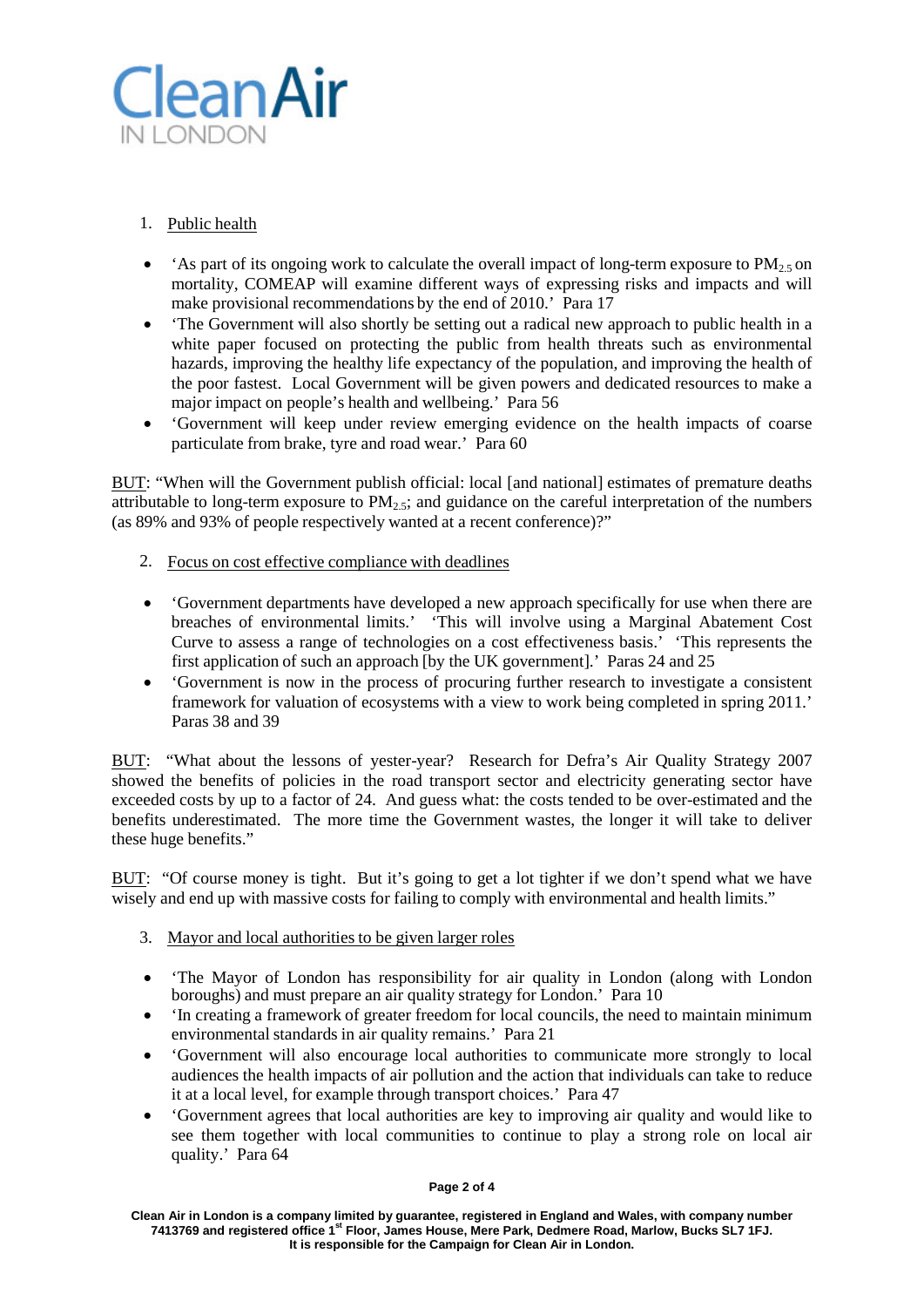

• 'Government intends to provide the appropriate enabling framework for local management of air quality based on local circumstances.' Para 72

BUT: "This is another Government muddle. Who's in charge? The Government implies the Mayor and London boroughs have full responsibility for complying with health-based air quality laws but a letter from Defra to CAL dated 20 July 2010 admits 'the Secretary of State has overall responsibility for compliance with EU air quality limits' (attached). Without clear responsibility and matching authority and resources at every level of Government this muddle is going to get worse."

BUT: "Will the Government delegate authority and resources to the Mayor and local authorities along with responsibility? Or is the 'Big Society' about cost cutting at the centre and passing the buck?"

- 4. Transport: Problems and solutions
- 'Road transport is often the most significant factor in determining levels of  $NO<sub>2</sub>$  pollution in towns and cities, accounting for as much as  $70\%$  to 80% of concentrations of NO<sub>2</sub> in some hotspots.' Para 8
- 'We are looking at all options for how to further reduce emissions from transport.' Para 57
- 'Defra is also working with DfT to investigate measures which would reduce harmful emissions from HGV's and buses in particular.' Para 58
- 'Defra is working with local authority delivery partners and with the DfT to investigate the Committee's recommendation to develop a national framework for low emission zones (LEZs)'. Para 68

BUT: "Germany had some 40 inner city LEZs in place by the end of 2009 and Berlin says it is 'the most effective single measure' to improve air quality in the city. Why is the UK still dithering when it should be learning from Germany? It is simple: we need to ban pre-Euro 4 diesel vehicles (and the oldest petrol vehicles) from the most polluted parts of our cities and tighten the LEZ standards to Euro 6 as soon as possible. Yet again, the UK is paralysed by analysis and its own 'gold plating'."

- 5. Building public understanding of poor air quality
- 'Government very much agrees that more needs to be done on communication of health impacts. It is important to make clear the benefits of improving air quality to the public and better communication of this is needed.' Para 18
- The Government agrees that it is important not only to make it easier for people to understand how they can reduce their own exposure to air pollution but also to make clear they can reduce their contribution to emissions of dangerous pollutants including through personal or business choices made on transport and energy use. This would improve their own and other people's health.' Para 43
- 'A research report into the consumer response to the air quality banding systems will be published in spring 2011.' Para 43
- 'The DfT will review the content of the Vehicle Certification Agency's New Car Fuel Consumption and Emissions Figures booklet and website.' Para 43
- 'It should be noted that all communication activity will need to take account of spending constraints, including for example, the limitations on national campaigning activity announced by the Chancellor on 22 June.' Para 48